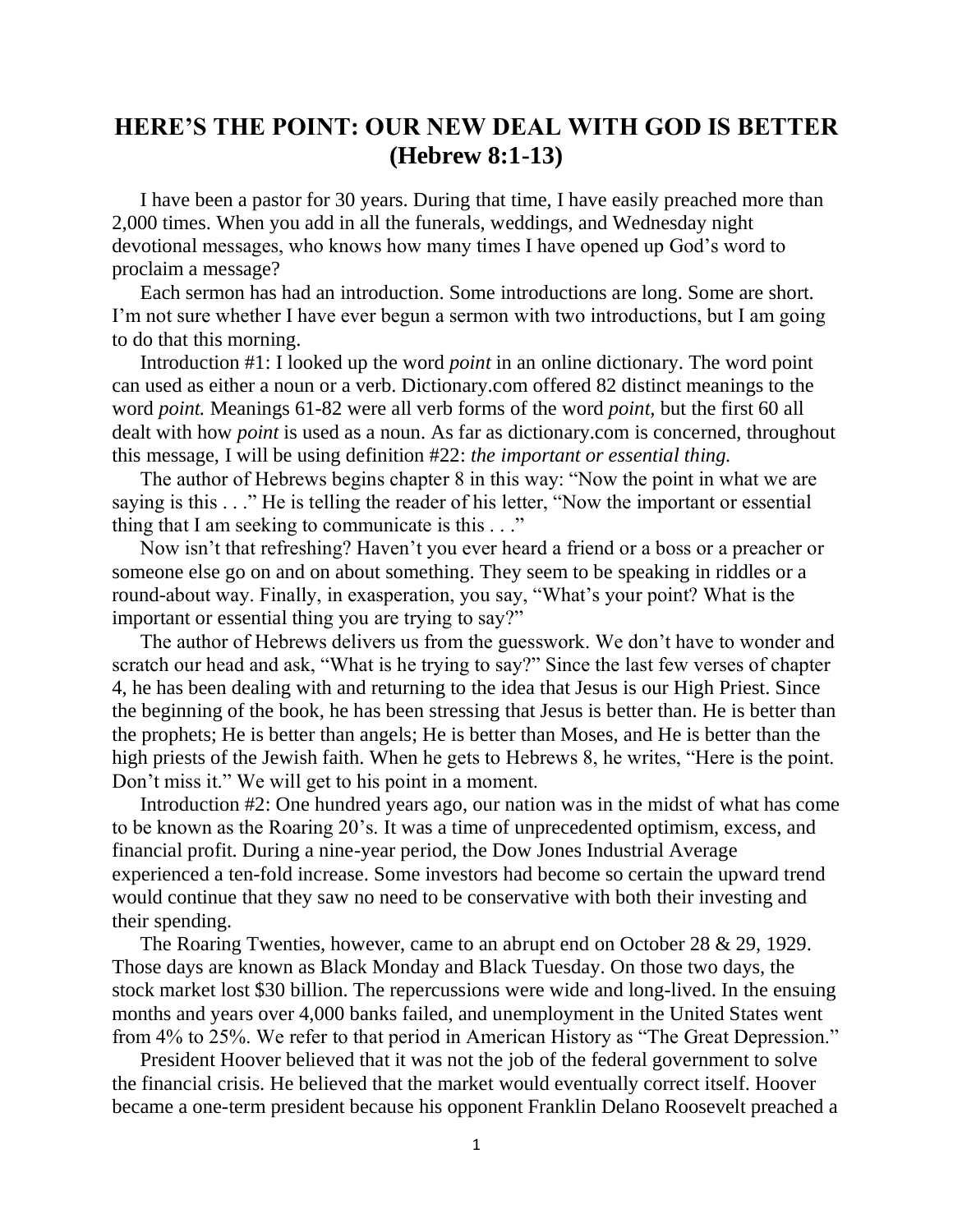very different message.

When FDR accepted the Democratic nomination for president in 1932, he said: "I pledge myself to a new deal for the American people. This is more than a political campaign. It is a call to arms."

When FDR won the 1932 presidential election in a landslide, he hit the ground running with a slew of new legislation and changes aimed at turning the country around and getting people back to work. His policies and the laws that were passed were all part of what has been called "the New Deal."

In the first seven chapters of Hebrews, the word *covenant* is only used one time. We are told in 7:22 that Jesus is "the guarantor of a better covenant." Then, in chapter 8, the word *covenant* is used 7 times. The author contrasts the old covenant with the new covenant. *Covenant* is not a word we use often. We could say instead, "The author contrasts the old deal with the new deal, and he shows how the new deal is far superior to the old one.

Both the New Deal which FDR sought to bring about and the New Deal which Jesus established were revolutionary. They were a dramatic departure from what had previously been in place. One was a New Deal between the government and the citizens, and the other was a New Deal between God and those whom He had called to be His people.

The New Deal with the government and the New Deal with God are apples and oranges. They are not about the same thing. The author of Hebrews seeks to show that the New Deal with God is better and superior to the Old Deal with God; so, he begins the chapter by writing: "Now the point in what we are saying is this . . ." If I could summarize all of chapter 8 and his point, it would be this: "Our New Deal with God is Better." It is better than the old.

Based on our passage, let me give you three reasons why our New Deal with God is better.

## **Our New Deal with God Is Better Because It Is Mediated by a Better Priest**

Unlike the priests of the Old Deal who did their work in a tent or temple made by men, our High Priest is seated at the right hand of God in the abode of God that was made by God. Verse 1 pictures Jesus as being seated. He is sitting down. Sitting is something that the ancient Jewish priests did not do while they were at work. The chief reason they did not sit is there was no place for them to sit. The Old Testament gives us in great detail the furnishings with which the tabernacle was to be adorned. There were tables, and lamps, and large bowls, and a bronze altar, and of course, in the Most Holy Place, there was the Ark of the Covenant.

There was one thing that was conspicuous by its absence. There were no chairs: no office chairs, no benches, no folding chairs, no La-z-Boys, no sofas. There was not even an ottoman. There was no place to sit down because their work was never done. There was always one more sacrifice to be made.

Ahh! But Jesus. He sat down because when He undertook the work of making a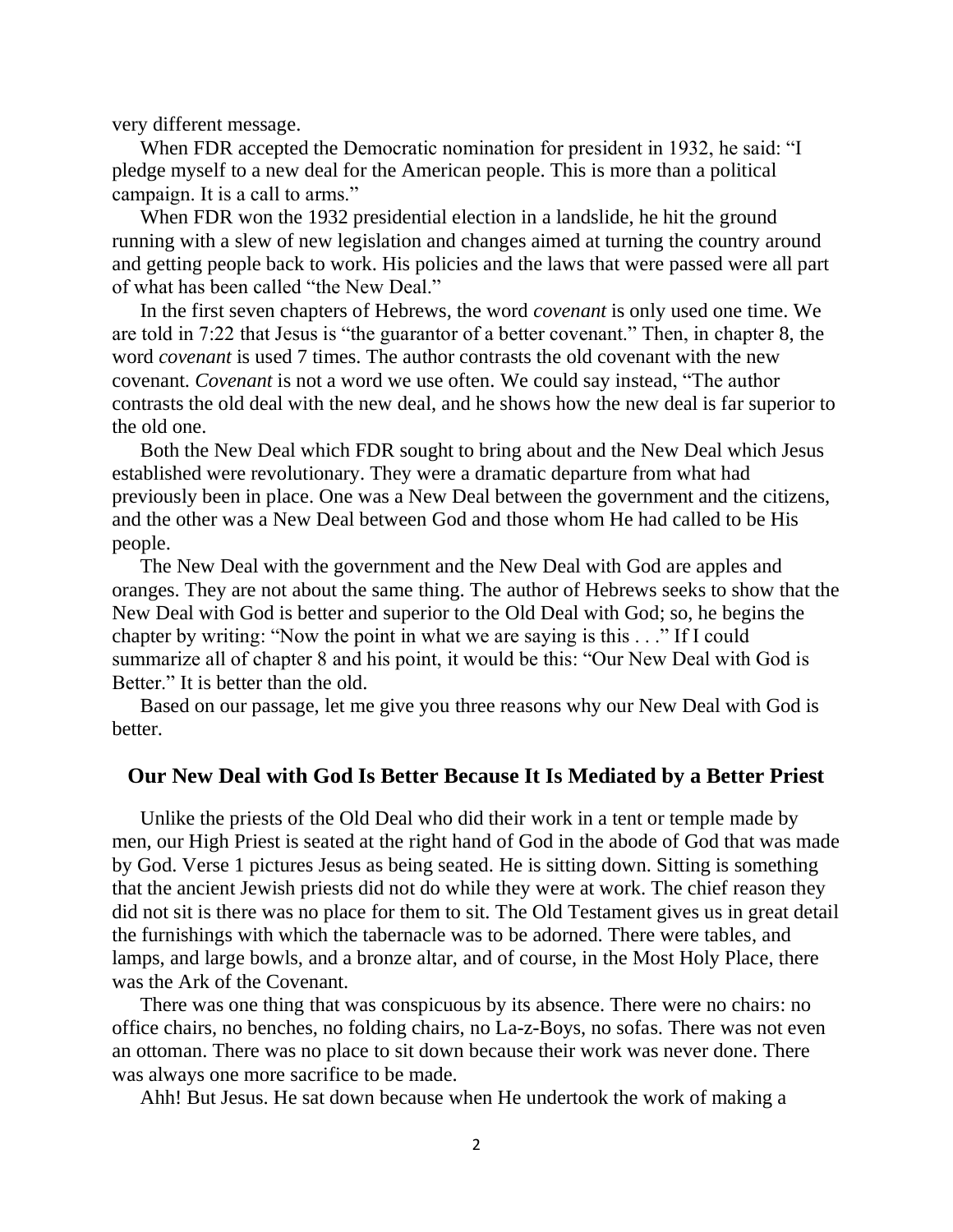sacrifice for sin, He got 'er done. He proclaimed, "It is finished." The work of atonement was completed. The payment for sin had been pain in full. Because He finished the work the Father gave Him to do, He sat down. And He didn't just sit down anywhere. He sat down at the right hand of God.

In the ancient world, there was no greater honor than to be seated at the King's right hand. A King would often surround himself with nobles, with counselors, advisers, men of authority and responsibility. Of all those prestigious and powerful men, the one who was most exalted and most favored was the one who was seated at the King's right hand.

My son's name is Benjamin. That name means "son of the right hand." Jesus is God's Benjamin. He is God's right-hand man. Philippians 2:8-11 tells us why Jesus is seated at the Father's right hand and what that means for all humanity.

- **8** [Jesus] humbled himself in obedience to God and died a criminal's death on a cross.
- **<sup>9</sup>** Therefore, God elevated him to the place of highest Honor and gave him the name above all other names,
- **<sup>10</sup>** that at the name of Jesus every knee should bow, in heaven and on earth and under the earth,
- **<sup>11</sup>** and every tongue declare that Jesus Christ is Lord, to the glory of God the Father (NLT).

In heaven, the Father is seated on a throne, and on His right hand is seated His Son who also happens to be the King, our King, and the King of all creation.

The last verse of Psalm 2 says, "Kiss the Son." That means, "Embrace the Son. Honor the Son." Why? The verse continues, "Lest He be angry, and you perish in the way." Those who refuse to honor the Son who is the King, place themselves in great danger, and they await the King's judgment. Psalm 2 ends with this promise, "Blessed are all who take refuge in Him."

Take refuge in King Jesus. The New Deal that He offers with God is better than the old one because He is a better priest. He is better priest because He is a Son not a servant.

He is also a better priest because He offered a better sacrifice. We read in Hebrews 10:4, "For it is impossible for the blood of bulls and goats to take away sins." If the blood of bulls and goats don't take away sin, why did God require that such sacrifices be offered? Those sacrifices pointed forward toward the one sacrifice that really mattered. Hebrews 10:10 tells us, "We have been sanctified through offering of the body of Jesus Christ once for all."

In a previous sermon from Hebrews, I told you about Red Auerbach, the famous coach of the Boston Celtics. Phil Jackson is the only head coach to have won more NBA Championships than Red Auerbach. Phil has 13. Red has 9. I told you that when he knew his team had won the game, that there was no way the other team could make a comeback, he sat down, lit a big cigar, and calmly smoked it. I told you how demoralizing it was to the other team to see the coach of their opponent kicked back smoking a cigar.

I didn't tell you why he did what he did. He didn't do it to demoralize the other team.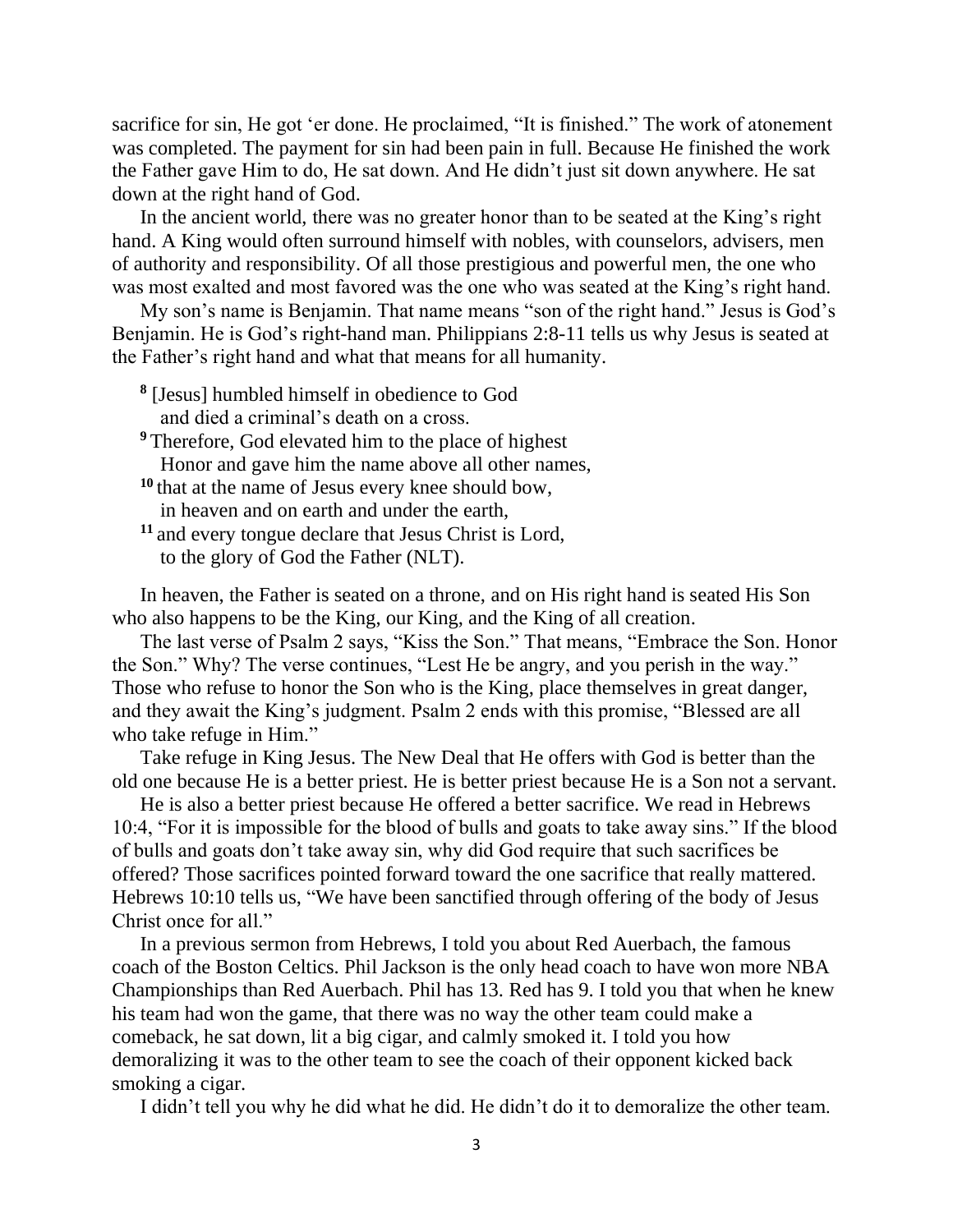Here's how Red Auerbach explained why he sat down and smoked a cigar:

It's like this: I got sick and tired of coaches playing for the TV. They'd be 20 points ahead with two minutes to go and they'd be calling plays, waving their arms, showing off. My feeling was, when you knew the game was over, then sit down and shut up.

When Jesus successfully completed the work of salvation, what did he do? He sat down and smoked a cigar. Does the Bible say that? Is that in the text? I think it is implied. Maybe. Here's the point: Our New Deal with God is better because it is mediated by a better priest. This priest happens to be a King and the Son of God. His name is Jesus.

## **Our New Deal with God Is Better Because It Is Executed in a Better Place**

Look again at vv. 2-5. In the Jewish religion, the focus of their faith was on a place. That place was the temple. The temple was where the sacrifices were made. The temple was where the priests ministered. The temple was where God's abode on Earth was. In the Temple was the Most Holy Place, a place where only one man could enter and do so on only one day—the Day of Atonement. On that day the High Priest would enter, and he would sprinkle blood upon the Mercy Seat that was atop the Ark of the Covenant. That was believed to be the throne of God on Earth.

In AD 70, all of that ritual ended because in AD 70 the Roman Army breached the walls of Jerusalem; they tore down the walls of the temple and set it on fire. There is no more temple. There is no more Most Holy Place. There are no more priests who offer sacrifices. All of that came to an end.

God instituted a New Deal. Now, we are the temple of God. God dwells within us. We don't have to go to a building and depend on a man to act as a go-between between us and God. Now, we are priests. We can come to God on our own because Jesus is our Mediator. We have open access to God through Him.

I am afraid that we have made the mistake of making the Church too Old Testament. We have made the Church building the temple and the pastor a priest. I am not your priest. This building is not the temple. You are each a priest, and together we make up the holy temple God is building.

Look at what v. 5 says about all that Old Testament stuff. It says, "They serve a copy and shadow of the heavenly things."

Let me offer an illustration. Do you know what foosball is? Have you ever played it? You stand at a table, and you turn knobs. Connected to the knobs are rods, and connected to the rods are tiny wooden figures painted to look like tiny, little soccer players. There is a little ball on that table. Your job is to make those little men kick the ball into your opponent's goal and keep you opponent from kicking the ball into yours.

Foosball is pattered after soccer which the rest of the world calls football. Foosball is just one letter away from everyone in the world but Americans call football. There are some big differences, though. Instead of being played on a vast field, it is played on a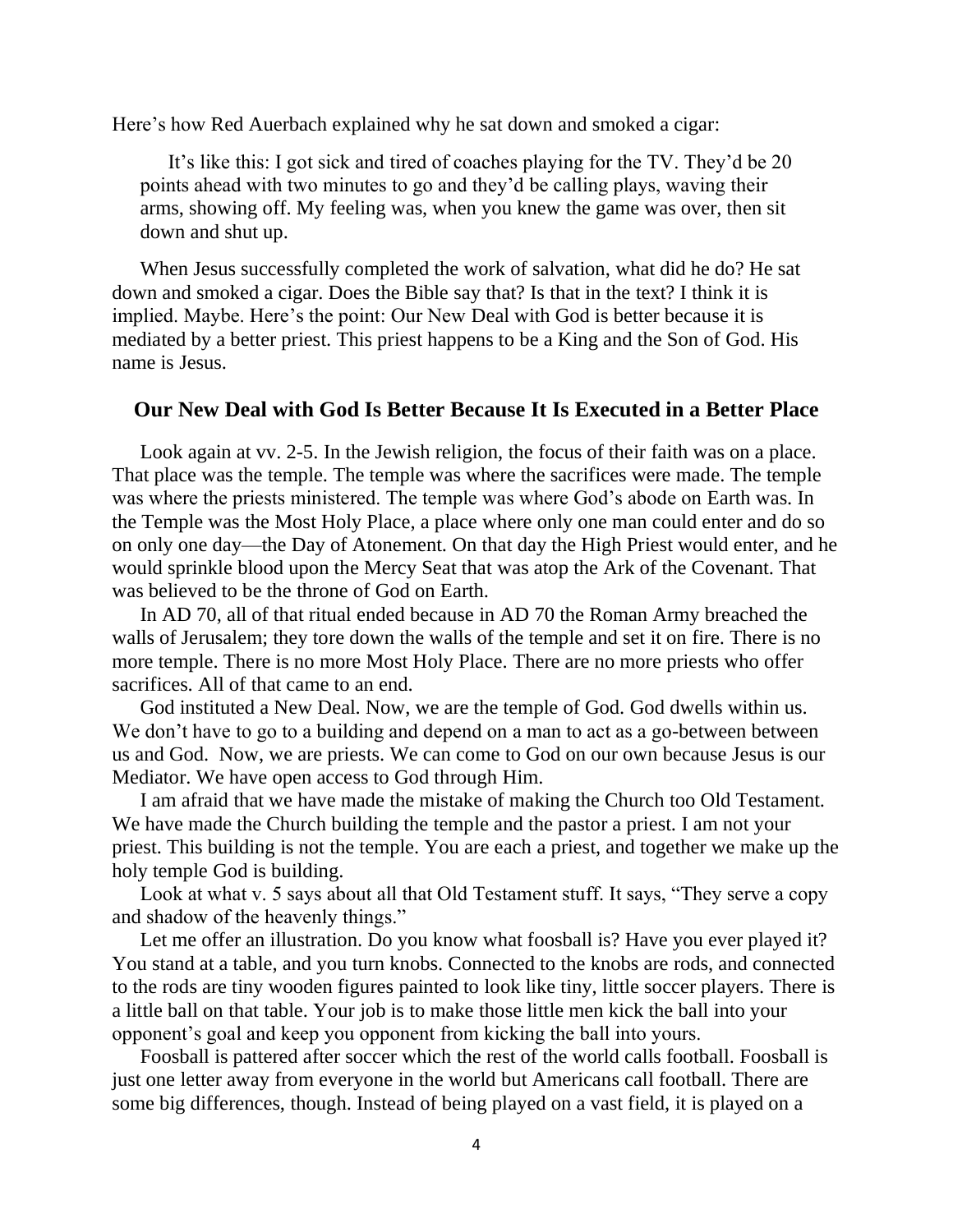table. While football is played with your feet, foosball is played with your hands. Instead of a team consisting of 11 men on the field as in soccer, a foosball team is made of either one man or two if the board is really big. In reality, foosball is not much at all like soccer. It is a dim shadow of soccer.

Likewise, the Old Deal with God is just a dim shadow of the New Deal with God. Just as real soccer is better than foosball, the New Deal is better than the Old one. It is better because it is mediated by a better Priest, and it is executed in a better place.

Finally . . .

## **Our New Deal with God Is Better Because It Is Enacted on Better Promises**

The Old Deal was based on the obedience of God's people. They were to fulfill and follow all that God prescribed for them. If they obeyed, they would be blessed. If they disobeyed Him, they would be judged. A quick reading of the Old Testament clearly shows that God's people lived in terrible disobedience to Him. They failed, and so too have we. The Bible tells us, "For all have sinned and fallen short (or missed the mark) of God's glorious standard." What is God's standard? It is perfection. Jesus said in the last verse of Matthew 5, "You therefore must be perfect, as your heavenly Father is perfect." No one has lived up to that standard. We have all failed.

The Old Deal with God showed that we are incapable of living up to God's standard of perfection. Look at Hebrews 8:6-7.

In the passage that follows we discover that unlike the Old Deal, the New Deal no longer is based on the obedience of God's people. Instead, it is based on what God's promises to do. Let's read vv. 8-12, and as we do, I want you to pay attention to the words "I will."

Those words are used a total of 6 times with half of them coming from just the  $10<sup>th</sup>$ verse. The New Deal is not based on what you and I do; it is based on what God does.

Many churches adhere to a performance-based religion. There are two pitfalls to such a religion. The first is shame, and the second is pride. If your performance is sub-par, you are shamed. If you manage to perform well, you puff yourself and enjoy the applause of others.

The NT teaches that our relationship with God is performance-based, but it is all about His performance, not ours. Since it is about Him and not about us, both shame and pride are eliminated. That being the case, don't let others shame you on the one hand, and on the other, don't let yourself become proud thinking that you are where you are because of what you have achieved on your own.

In his commentary on Hebrews, R. Kent Hughes, the pastor of College Church in Wheaton, Illinois claims that our new covenant with God is superior in four ways. I am going to save the first thing he says for last.

Among the four, we have **a superior relationship.** He says, "I will be their God, and they shall be My people" (v. 10b). We have a give and take relationship with God. God gives Himself to us, and He takes Himself to us.

This new covenant is marked by **a superior knowledge.** Look at v. 11. There is a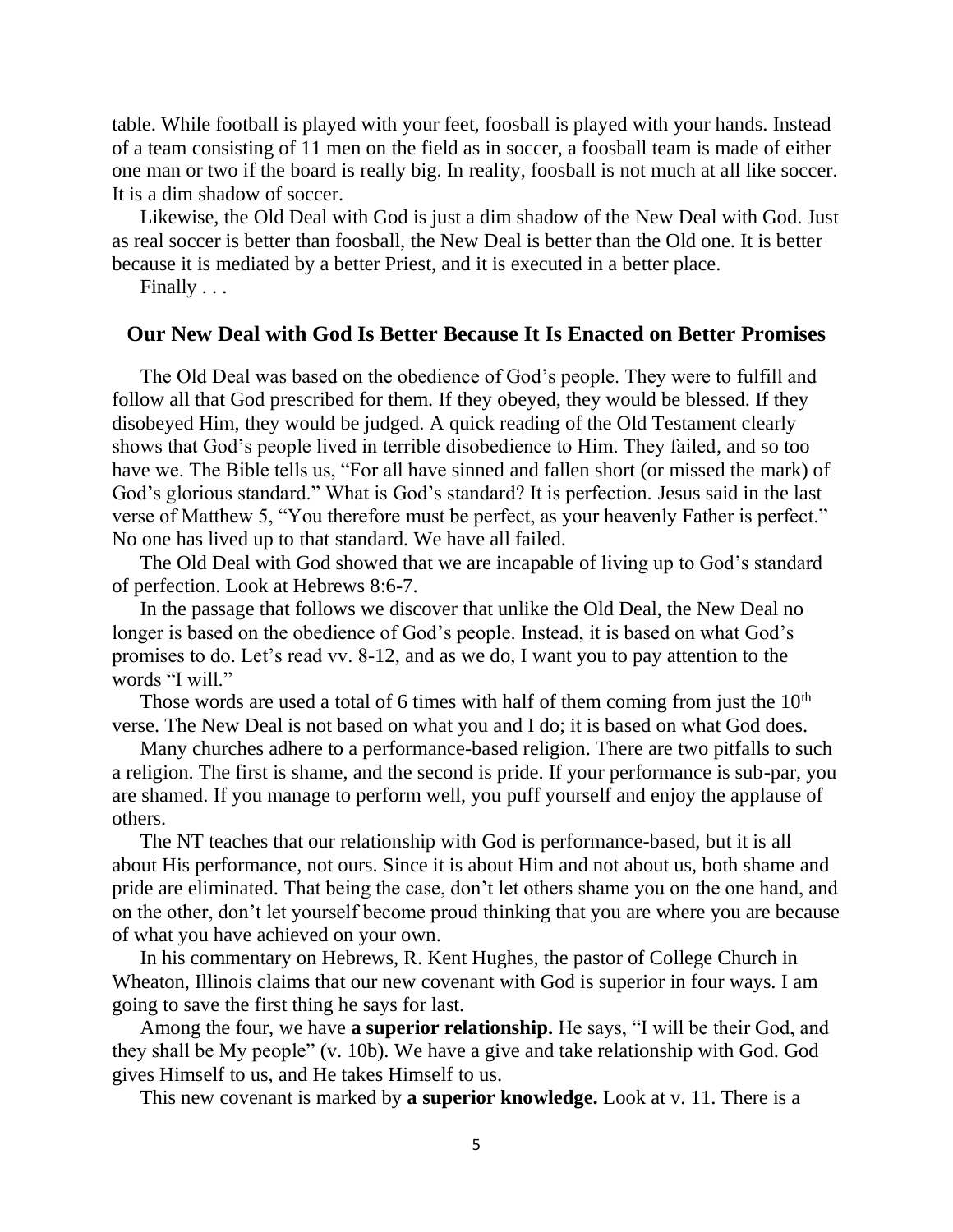difference between those on the inside. Those on the outside don't know the Lord, and we should proclaim Him to them. We want them to come to know the Lord. Those on the inside, however, do know the Lord because God has revealed Himself to them. In His prayer to His Father that is recorded for us in John 17, Jesus prayed: "And this is eternal life, that they know you the only true God, and Jesus Christ who you have sent" (17:3). We know God because He has revealed Himself to us. Now that we know Him, we yearn to grow in that knowledge.

This New Covenant offers **a superior forgiveness.** Look at v. 12. The Old Deal promised judgement. The New Deal promises mercy. When we confess our sin, God cleanses us from that sin, and then He forgets it. If you were to ever pray to God, "Lord, you know that sin that I have confessed again and again," and He will say, "No, I don't recall that."

What I like best is what Kent Hughes noted first. He wrote that our new covenant is superior because it promises **a superior inwardness.** Look at the first half of v. 10: "I will put my laws into their minds, and write them on their hearts." The Old Deal gave us no power to live out its commands. In the New Deal, God performs heart surgery on us.

I began this message with two introductions; so, I am going to end it with two conclusions.

Conclusion #1: Do you remember the name Christian Barnard" He was the first man to perform a heart transplant. The first heart transplantation took place in December of 1967. The patient lived only 18 days. The second man received a new heart in January of 1968. He lived 18 months. His name was Philip Blaiberg. He was a dentist. Not long after the surgery, Dr. Barnard asked Dr. Blaiberg, "Would you like to see your old heart?" Dr. Barnard went to a cupboard, pulled out a glass container. Inside the container was Dr. Blaiberg's old heart. Dr. Barnard handed it to him. Dr. Blaiberg stood there in silence looking at his own heart. He was the first man in history to hold his own heart. For ten minutes he asked Dr. Barnard questions. Finally, he took one last look at his heart and said, "So this is my old heart that caused me so much trouble." With that said, he handed it back to Dr. Barnard.

Your old heart, my old heart has caused us so much trouble through the years. If you have never done so, let Jesus give you a new one, one that is tender, one that beats in concert with concert with His. It is part of the New Deal. It is yours for the asking.

Listen to Ezekiel 36:26, "And I will give you a **new heart**, and a **new** spirit I will put within you. And I will remove the **heart** of stone from your flesh and give you a **heart** of flesh."

You don't have to live with the old one, the one that is hard, the one that is diseased, the one that is opposed to God's will. Jesus died so that He could give you a new heart, one that is fashioned after His.

We must remember that for someone to receive a new heart, someone has to die. We can't create a real heart in a laboratory. It must come from someone who has died. Jesus died so you and I can have a new heart. That's the point of the New Deal.

Conclusion #2: A few years back, the comedian Howie Mandel was the host of a game show called "Deal or No Deal." At various points, contestants were offered a